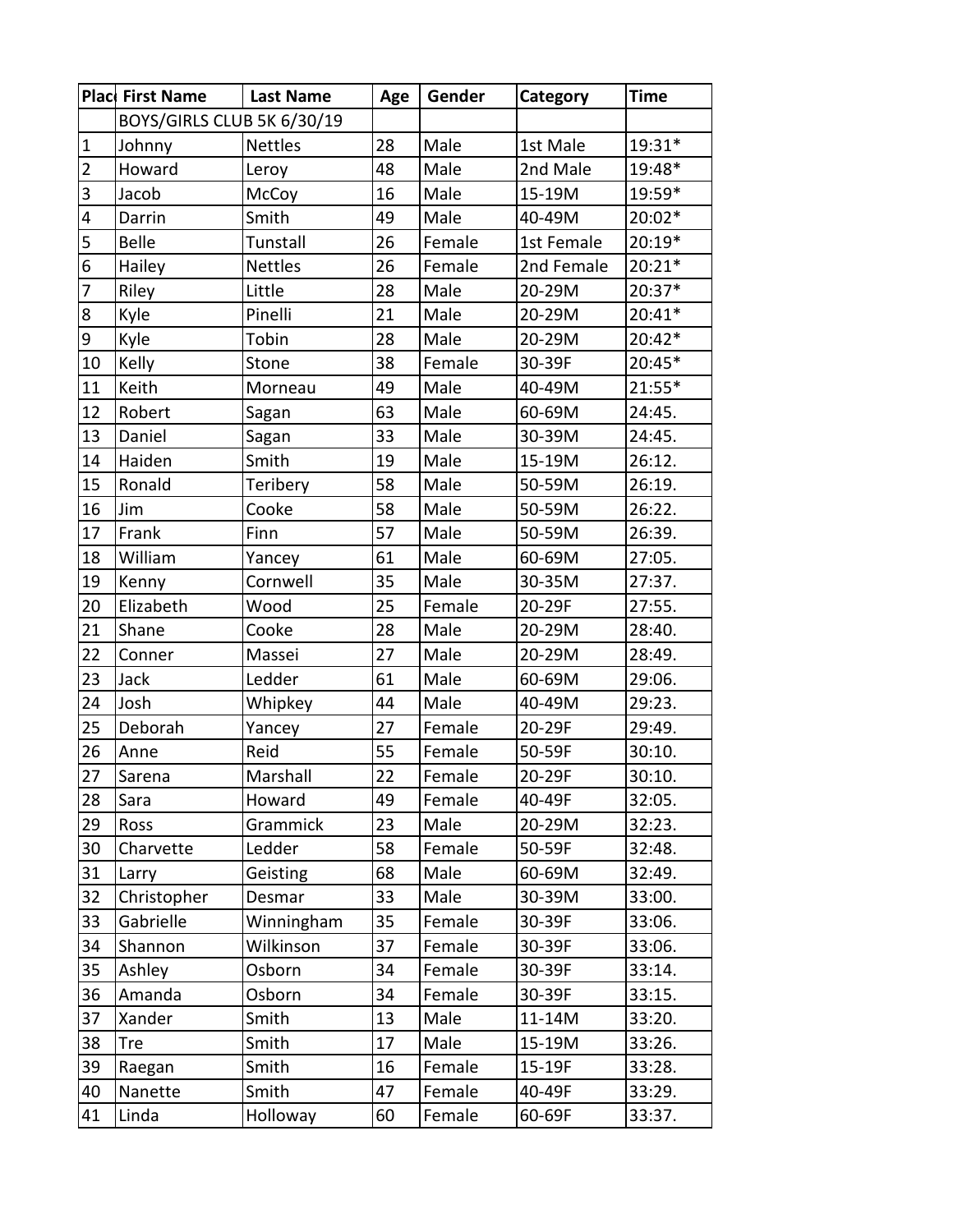| 42 | Genna       | Warren       | 33             | Female | 30-39F  | 34:25. |
|----|-------------|--------------|----------------|--------|---------|--------|
| 43 | Lyndsay     | Vinson       | 34             | Female | 30-39F  | 34:30. |
| 44 | Jessica     | King         | 37             | Female | 30-39F  | 34:31. |
| 45 | Angela      | Young        | 49             | Female | 40-49F  | 36:21. |
| 46 | Beth        | Rasin        | 47             | Female | 40-49F  | 36:47. |
| 47 | Maggie      | Christ       | 10             | Female | $6-10F$ | 36:47. |
| 48 | Allison     | Hall         | 27             | Female | 20-29F  | 37:06. |
| 49 | Walker      | Riley        | 27             | Male   | 20-29M  | 37:18. |
| 50 | Stephen     | Massei       | 28             | Male   | 20-29M  | 37:18. |
| 51 | Clay        | Campbell     | 47             | Male   | 40-49M  | 37:32. |
| 52 | Kaitlyn     | Ridler       | 28             | Female | 20-29F  | 37:38. |
| 53 | Christina   | Livesay      | 39             | Female | 30-39F  | 37:21. |
| 54 | Christine   | Orr          | 51             | Female | 50-59F  | 38:38. |
| 55 | Leondra     | King         | 28             | Female | 20-29F  | 39:49. |
| 56 | Renard      | Carlos       | 31             | Male   | 30-39M  | 39:49. |
| 57 | Nicole      | Williamson   | 48             | Female | 40-49F  | 40:07. |
| 58 | James       | Williamson   | 46             | Male   | 40-49M  | 40:07. |
| 59 | Mary        | Leitnaker    | 65             | Female | 60-69F  | 41:23. |
| 60 | Bryan       | <b>Betty</b> | 53             | Female | 50-59F  | 41:58. |
| 61 | Maddie      | Hanover      | 10             | Female | $6-10F$ | 43:11. |
| 62 | Doyle       | Marsala(?)   | 55             | Male   | 50-59M  | 43:20. |
| 63 | James       | Hanover      | 54             | Male   | 50-59M  | 43:50. |
| 64 | Stephanie   | Litter-Reber | 44             | Female | 40-49F  | 43:51. |
| 65 | Sandie      | Brown        | 51             | Female | 50-59F  | 44:27. |
| 66 | Steve       | Wright       | 52             | Male   | 50-59M  | 46:44. |
| 67 | Pattie      | <b>Brown</b> | 60             | Female | 60-69F  | 48:39. |
| 68 | <b>Rick</b> | Ross         | 60             | Male   | 60-69M  | 48:44. |
| 69 | Valerie     | Zimmerman    | 42             | Female | 40-49F  | 48:48. |
| 70 | Mary        | Lieb         | 56             | Female | 50-59F  | 48:59. |
| 71 | Lanny       | Cornwell     | 53             | Male   | 50-59M  | 49:01. |
| 72 | William     | Kelch        | 73             | Male   | 70-79M  | 51:52. |
| 73 | Eddie       | Payne        | 61             | Male   | 60-69M  | 52:50. |
| 74 | Scarlett    | Arrington    | $\overline{7}$ | Female | $6-10F$ | 53:12. |
| 75 | Earl        | Arrington    | 37             | Male   | 30-39M  | 53:12. |
| 76 | Suzanne     | Adesa-Gerena | 49             | Female | 40-49F  | 53:53. |
| 77 | Sydney      | Gerena       | 19             | Female | 15-19F  | 53:54. |
| 78 | Sue         | McKenzie     | 56             | Female | 50-59F  | 54:06. |
| 79 | Shannon     | Kendall      | 26             | Female | 20-29F  | 54:06. |
| 80 | Tricia      | Goodwin      | 49             | Female | 40-49F  | 54:51. |
| 81 | Jerry       | Chaudet      | 70             | Male   | 70-79M  | 55:34. |
| 82 | Bob         | Potter       | 64             | Male   | 60-69M  | 55:34. |
| 83 | Ruth        | Potter       | 59             | Female | 50-59F  | 55:53. |
| 84 | Jody        | Chaudet      | 70             | Female | 70-79F  | 55:54. |